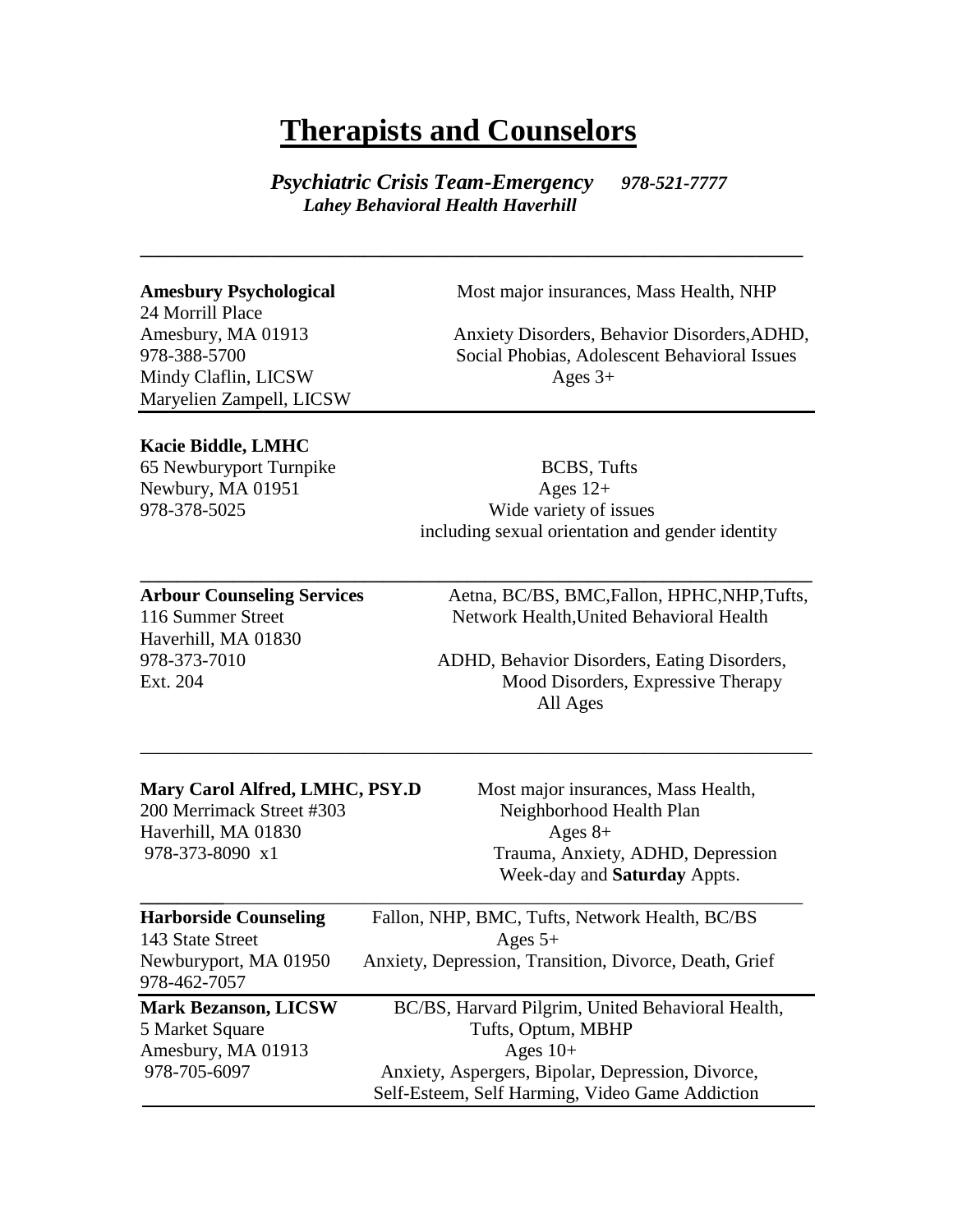**Amy Blatchford, LCMHC** Aetna, BC/BS, Harvard Pilgrim, Tufts One Middle Street #205 Ages 11+ Portsmouth, NH 03801 Anger, Divorce, Grief, OCD, School Issues, Self-Esteem, 617-381-4496 Trauma, PTSD, Sexual Abuse, Mood Disorders

978-462-7046 Ages 14+

**Sherry Bonder, LICSW** BC/BS, Aetna, Magellan Behavioral Health, Beacon, 150 Merrimac Street United Behavioral Health, Neighborhood Newburyport, MA 01950 CBT, Anxiety, Peer Problems, Social Skills, ADHD

**Elizabeth Buckley, LICSW** BC/BS, MBHP (Includes some Mass Health Plans) 451 Andover Street #185 Ages 4+ N. Andover, MA 01845 Anxiety, Depression, Bipolar, Divorce, Peer Issues, 781-990-2280 Self Harming, Crisis

### **Ruth Cabrera, LMHC** Fallon, BCBS, Tufts, Unicare, Mass Health

5 Wallace Street

Methuen, MA  $01844$  Ages  $12+$ 978-870-4179 ADHD, Depression, Trauma, PTSD, Mood Disorder,

\* Fluent in Spanish Weight Loss, Transgender

**\_\_\_\_\_\_\_\_\_\_\_\_\_\_\_\_\_\_\_\_\_\_\_\_\_\_\_\_\_\_\_\_\_\_\_\_\_\_\_\_\_\_\_\_\_\_\_\_\_\_\_\_\_\_\_\_\_\_\_\_\_\_\_\_\_**

**\_\_\_\_\_\_\_\_\_\_\_\_\_\_\_\_\_\_\_\_\_\_\_\_\_\_\_\_\_\_\_\_\_\_\_\_\_\_\_\_\_\_\_\_\_\_\_\_\_\_\_\_\_\_\_\_\_\_\_\_\_\_\_\_\_\_\_\_\_\_\_\_**

**Changing Tides Therapeutic Center** Call for insurance coverage **Cristina Curro, MSW, LICSW**  10 Prince Place Suite 201 All ages Newburyport, MA 01950

## **Community Empowerment Services** Accepts Commercial and Public Plans

Georgetown, MA 01833 Ages 5+ 351-207-5948

978-478-7805 Addiction, Divorce, Grief, Family Conflict, Trauma

66 East Main Street Contact office for insurance details

 Grief, Depression, School Phobias, Trauma, ADHD, Anxiety, OCD, PTSD, Bipolar Disorder, Panic Disorder

## Gillian Colburne, LMHC BC/BS, Tufts

781-269-9215 **\_\_\_\_\_\_\_\_\_\_\_\_\_\_\_\_\_\_\_\_\_\_\_\_\_\_\_\_\_\_\_\_\_\_\_\_\_\_\_\_\_\_\_\_\_\_\_\_\_\_\_\_\_\_\_\_\_\_\_\_\_\_\_\_\_\_\_\_\_\_\_\_**

5 Market Square #206 Adolescents and Teens Amesbury, MA 01913 Depression, Anxiety, Mood Disorders

**\_\_\_\_\_\_\_\_\_\_\_\_\_\_\_\_\_\_\_\_\_\_\_\_\_\_\_\_\_\_\_\_\_\_\_\_\_\_\_\_\_\_\_\_\_\_\_\_\_\_\_\_\_\_\_\_\_\_\_\_\_\_\_\_\_\_\_\_\_\_\_**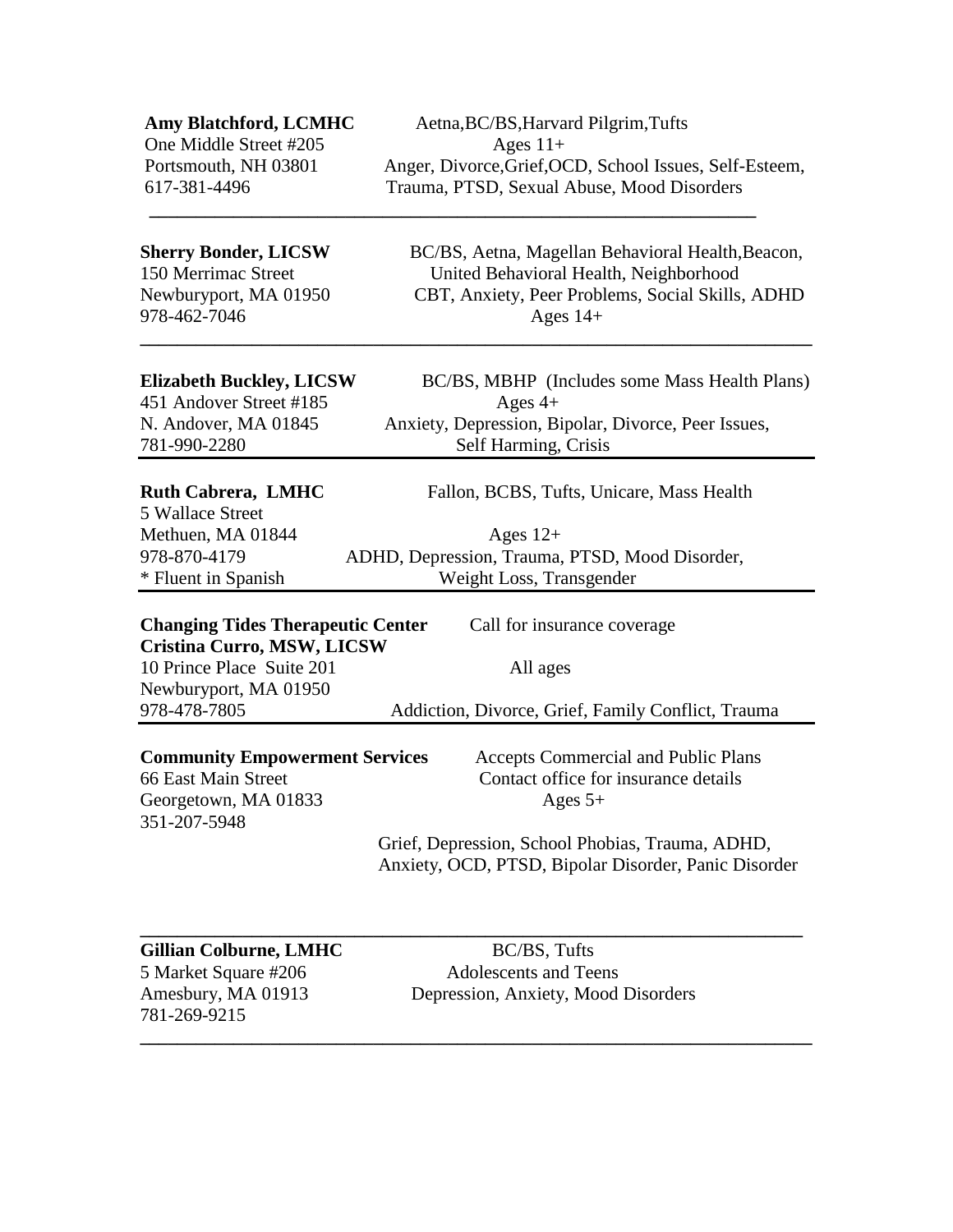| <b>Diane Hawkins-Clark, LICSW</b>                                                                                  | Aetna, BC/BS, Tufts, United Health Care                                                 |
|--------------------------------------------------------------------------------------------------------------------|-----------------------------------------------------------------------------------------|
| 30 Green Street                                                                                                    | Ages $10+$                                                                              |
| Newbury, MA 01951                                                                                                  |                                                                                         |
| 978-462-5646                                                                                                       | Anxiety, Grief, Fears, Play Therapy                                                     |
| <b>Anthony Costello, LMFT</b>                                                                                      | BC/BS, Tufts                                                                            |
| 65 Newburyport Turnpike                                                                                            | Ages $8+$                                                                               |
| Newbury, MA 01950<br>978-255-3265                                                                                  | Individual Therapy, Family Therapy                                                      |
| <b>Family Services of the Merrimack Valley</b>                                                                     | Aetna, BC/BS, MassHealth, Tufts, HPH,                                                   |
| 430 N. Canal Street                                                                                                | Fallon, Network Health, NHP                                                             |
| Lawrence, MA 01840                                                                                                 | *Spanish Spoken                                                                         |
| 978-327-6612 (Connie-Intake)                                                                                       | All Ages                                                                                |
|                                                                                                                    | ADHD, Anxiety, Behavioral Disorders, Gender<br>Concerns, Family Therapy, Mood Disorders |
| Franchesca DeMaria, LMHC                                                                                           | BC/BS, Tufts, Network Health, Optum/UBH,                                                |
| 143 State Street                                                                                                   | Harvard Pilgrim, Beacon                                                                 |
| Newburyport, MA 01950                                                                                              | Ages $10+$                                                                              |
| 603-502-0989                                                                                                       | Anxiety, Adjustments, Depression, Social Skills, School Iss                             |
| <b>Cara Doran, LMHC</b><br>14 Cedar Street                                                                         | BC/BS, Cigna, Harvard Pilgrim, Optum, Tufts<br>Ages $3+$                                |
| Amesbury, MA 01913                                                                                                 | Abuse, Anxiety, Depression, Domestic Violence,                                          |
| 617-538-6905                                                                                                       | <b>Transition, Relationship Difficulties</b>                                            |
| mailbox@caradoran.com                                                                                              | Art therapy                                                                             |
| <b>Seacoast Mental Health Center</b><br>1145 Sagamore Avenue<br>Portsmouth, NH 03801<br>psychiatry<br>603-431-6703 | Wide range of services including therapy and                                            |

30 Prospect Street Exeter, NH 03833 603-772-2710

| <b>Seacoast Counseling of Newburyport</b> | Ages $13+$                                      |
|-------------------------------------------|-------------------------------------------------|
| <b>Donna Devlin, LICSW</b>                |                                                 |
| 10 Prince Place Suite 208                 | Aetna, BC/BS, Cigna, Tufts, Beacon              |
| Newburyport, MA 01950                     | Anxiety, Depression, Peer Issues, Social Skills |
| 978-914-3679                              | <b>CBT</b> (Cognitive Behavioral Therapy)       |

\_\_\_\_\_\_\_\_\_\_\_\_\_\_\_\_\_\_\_\_\_\_\_\_\_\_\_\_\_\_\_\_\_\_\_\_\_\_\_\_\_\_\_\_\_\_\_\_\_\_\_\_\_\_\_\_\_\_\_\_\_\_\_\_\_\_\_\_\_\_\_\_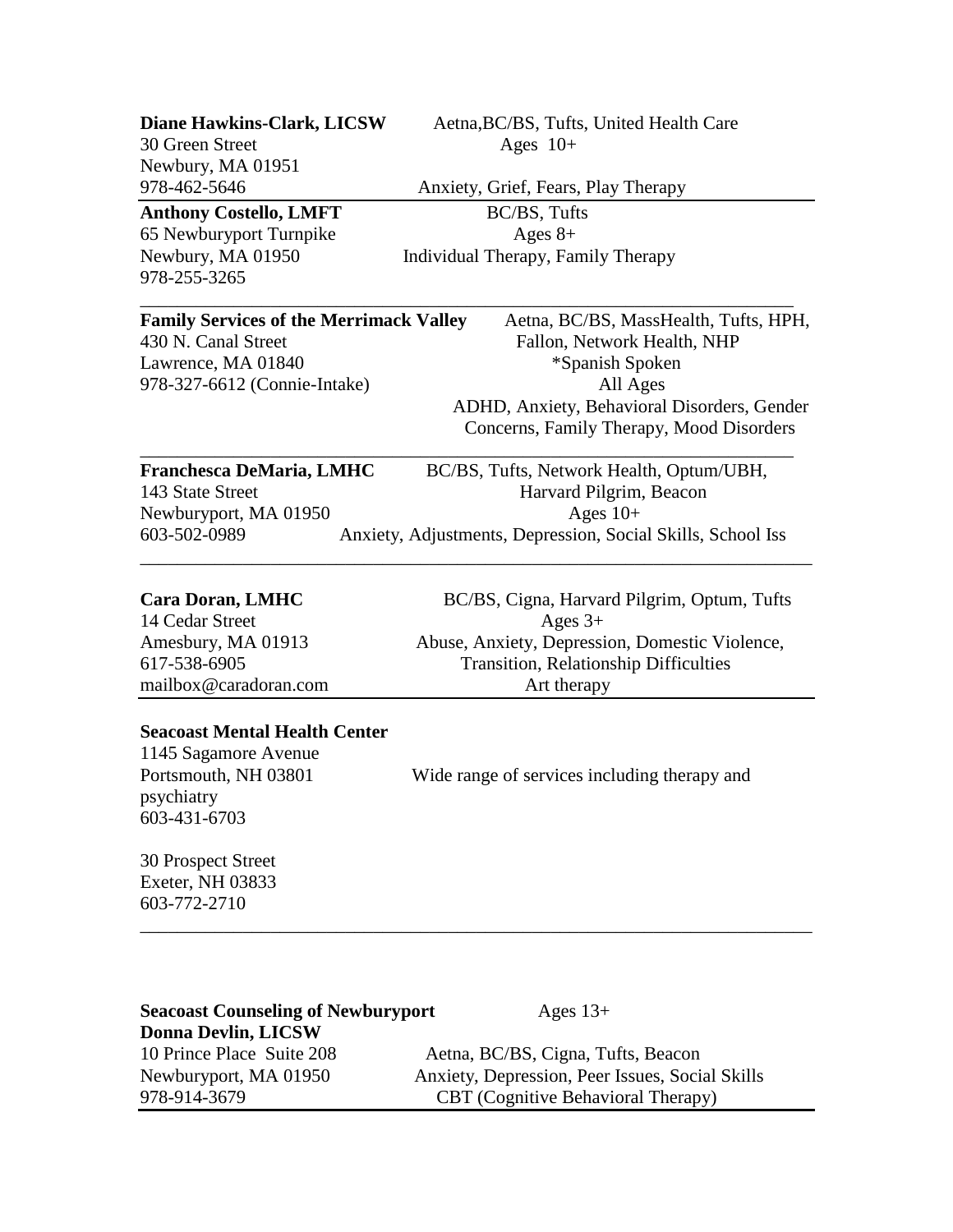#### **Lisa Dube, MSW, LICSW** Ages  $13+$

Merrimack River Wellness

51 Pleasant Street BC/BS, Allways (Partners), Tufts Newburyport, MA 01950 Gender Identity, LGBTQ, Parenting, ADHD, Depression 978-306-2850 Can help find other providers for patients with other insurances

#### Nancy Jean Eagan, LMHC BC/BS, Optum/Allways

37A Pleasant Street Suite 3 Ages 5-18 Newburyport, MA 01950 978-255-3658 Anxiety, ADHD, Depression, OCD, School Refusal, Trauma

\_\_\_\_\_\_\_\_\_\_\_\_\_\_\_\_\_\_\_\_\_\_\_\_\_\_\_\_\_\_\_\_\_\_\_\_\_\_\_\_\_\_\_\_\_\_\_\_\_\_\_\_\_\_\_\_\_\_\_\_\_\_\_\_\_\_\_\_\_\_\_\_

#### **Robert Ebersole, LMFT**

978-880-3591

14 Cedar Street #203 Beacon BC/BS, MBHP, Tricare, Amesbury, MA 01913 Tufts (out of network)

| Anne Elshama, LICSW |  |
|---------------------|--|
|---------------------|--|

[anne@anneelshama.com](mailto:anne@anneelshama.com)

**BC/BS, Tufts, United Healthcare**  $6$  Boston Road #205 Ages 9+ Chelmsford, MA 01824 Anger,Anxiety, Autism,Family Conflict, OCD, Stress 978-337-9893 Sports Performance, School Issues,Aspergers

| <b>Family Counseling Associates</b> | Aetna, BC/BS, Cigna, Fallon, Harvard, Tufts             |
|-------------------------------------|---------------------------------------------------------|
| <b>12 Essex Street</b>              |                                                         |
| Andover, MA 01810                   | Wide range of services for children, teens and families |
| 978-222-3121                        |                                                         |

**\_\_\_\_\_\_\_\_\_\_\_\_\_\_\_\_\_\_\_\_\_\_\_\_\_\_\_\_\_\_\_\_\_\_\_\_\_\_\_\_\_\_\_\_\_\_\_\_\_\_\_\_\_\_\_\_\_\_\_\_\_\_\_\_\_\_\_\_\_\_\_\_**

**\_\_\_\_\_\_\_\_\_\_\_\_\_\_\_\_\_\_\_\_\_\_\_\_\_\_\_\_\_\_\_\_\_\_\_\_\_\_\_\_\_\_\_\_\_\_\_\_\_\_\_\_\_\_\_\_\_\_\_\_\_\_\_\_\_\_\_\_\_\_\_\_**

| <b>Jackie Femino-Nicoll, LICSW</b> | BC/BS, Harvard Pilgrim, Network Health, Tufts |
|------------------------------------|-----------------------------------------------|
| 28 Green Street                    | Ages $12+$                                    |
| Newbury, MA 01951                  | Anxiety, Depression, Divorce, Parenting       |
| 978-463-0463                       | (Presently not taking new patients)           |

# 978-388-0606

**Laura Gale, LICSW** Aetna, BMC, Tufts, United Health Care 5 Market Square #206 Ages 10+ Amesbury, MA 01913 CBT, Anxiety, Depression, Teen Issues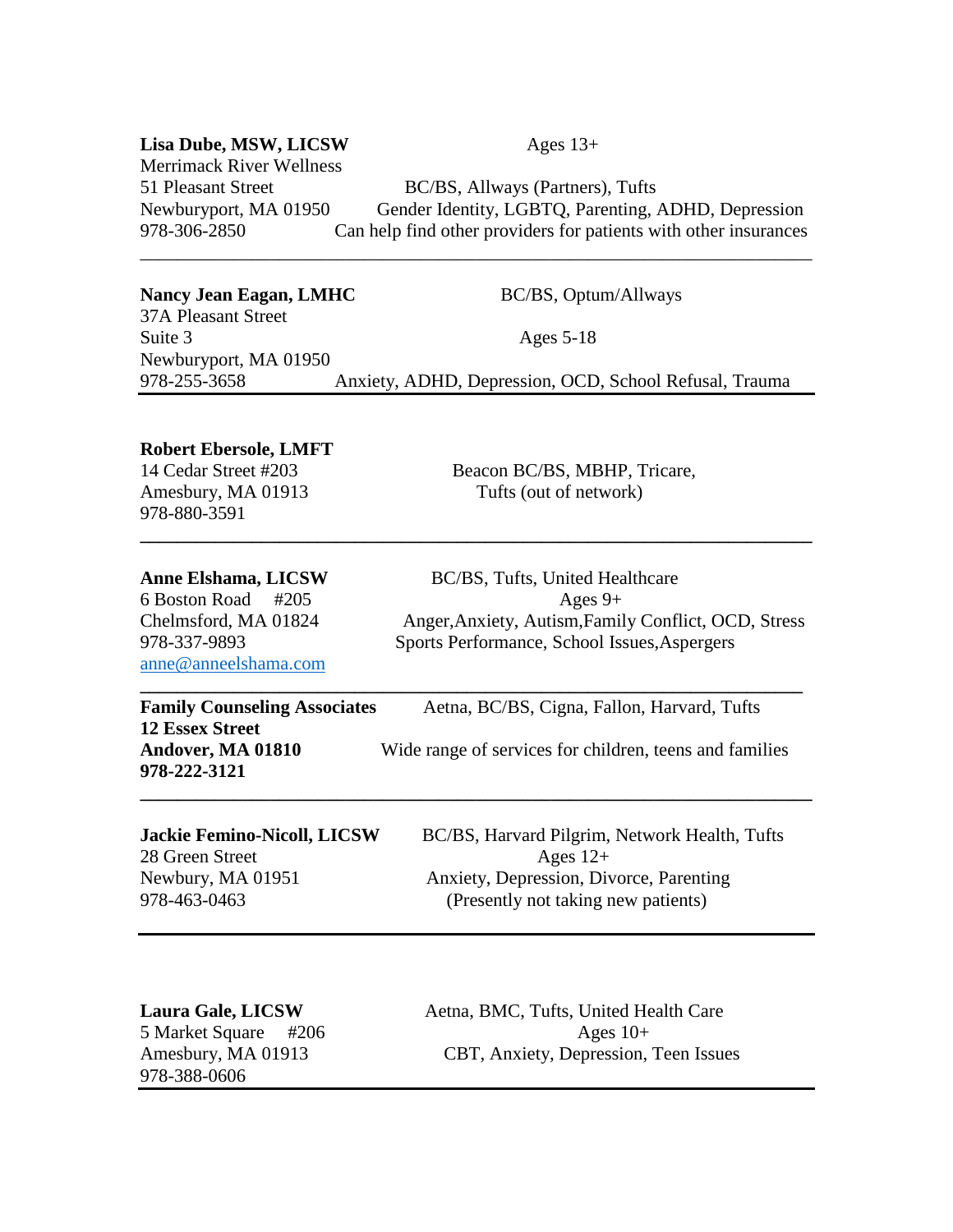110 Haverhill Road Bldg. A Suite  $510$  Ages  $3+$ Amesbury, MA 01913

**Megan Gilbert, LICSW** BC/BS, Tufts, Private Pay

Treats variety of mental health issues, CBT

\_\_\_\_\_\_\_\_\_\_\_\_\_\_\_\_\_\_\_\_\_\_\_\_\_\_\_\_\_\_\_\_\_\_\_\_\_\_\_\_\_\_\_\_\_\_\_\_\_\_\_\_\_\_\_\_\_\_\_\_\_\_\_\_\_\_\_\_\_\_\_\_

**\_\_\_\_\_\_\_\_\_\_\_\_\_\_\_\_\_\_\_\_\_\_\_\_\_\_\_\_\_\_\_\_\_\_\_\_\_\_\_\_\_\_\_\_\_\_\_\_\_\_\_\_\_\_\_\_\_\_\_\_\_\_\_\_\_\_**

## **Meghan Gonyea, LICSW**

Newburyport, MA 01950 Ages 6-19

31 Green Street BC/BS, Tufts, United Health Care 413-961-5567 Offers video counseling Treats wide variety of mental health issues

**David Haskell, LMHC** BMC Healthnet, Cigna, Unicare, Beacon, Fallon 5 Market Street Neighborhood Health Plan, Tufts, BC/BS Amesbury, MA 01913  $\qquad \qquad$  Ages 6+ 978-822-1534 Depression, Anxiety, Grief, Anger, Behavior **\_\_\_\_\_\_\_\_\_\_\_\_\_\_\_\_\_\_\_\_\_\_\_\_\_\_\_\_\_\_\_\_\_\_\_\_\_\_\_\_\_\_\_\_\_\_\_\_\_\_\_\_\_\_\_\_\_\_\_\_\_\_\_\_\_\_\_\_\_\_\_**

143 Essex Street

**Theresa Iannetta, LICSW** Self-Pay, Flexible Spending Accounts

Suite 712 Ages 10-24 Haverhill, MA 01832 ADHD, Anger, Divorce, Self-Harming, Self-Esteem, 978-476-4389 Impulse Control Disorders, Coping Skills, Teen Violence \_\_\_\_\_\_\_\_\_\_\_\_\_\_\_\_\_\_\_\_\_\_\_\_\_\_\_\_\_\_\_\_\_\_\_\_\_\_\_\_\_\_\_\_\_\_\_\_\_\_\_\_\_\_\_\_\_\_\_\_\_\_\_\_\_\_\_\_\_

| Stephen Keane, LMHC | Aetna, BC/BS, Cigna, Harvard Pilgrim, Tricare, Tufts                               |
|---------------------|------------------------------------------------------------------------------------|
| 31 Green Street     | Ages $14+$                                                                         |
|                     | Newburyport, MA 01950 ADHD, Addiction, Anxiety, Depression, Parenting, Self-Esteem |
| 978-712-4196        |                                                                                    |

110 Haverhill Road Ages 12+ Amesbury, MA 01913

**Katrina Kotler, LMHC** BC/BS, Tufts, Cigna, Beacon, Private Pay

978-971-1280ADHD, Anxiety, Anger Management, Depression Emotion Regulation, Substance Abuse, CBT/DBT

| Cara Langevin, MA, LMHC, ATR | BC/BS, Harvard Pilgrim, Tufts, Anthem              |
|------------------------------|----------------------------------------------------|
| 12 Market Square             | Neighborhood Health Plan                           |
| Amesbury, MA 01913           | Anxiety, Depression, OCD, Trauma, PTSD,            |
| 603-205-9763                 | Relationship/Family Issues, Children of Alcoholics |
|                              | Ages $12+$                                         |
|                              |                                                    |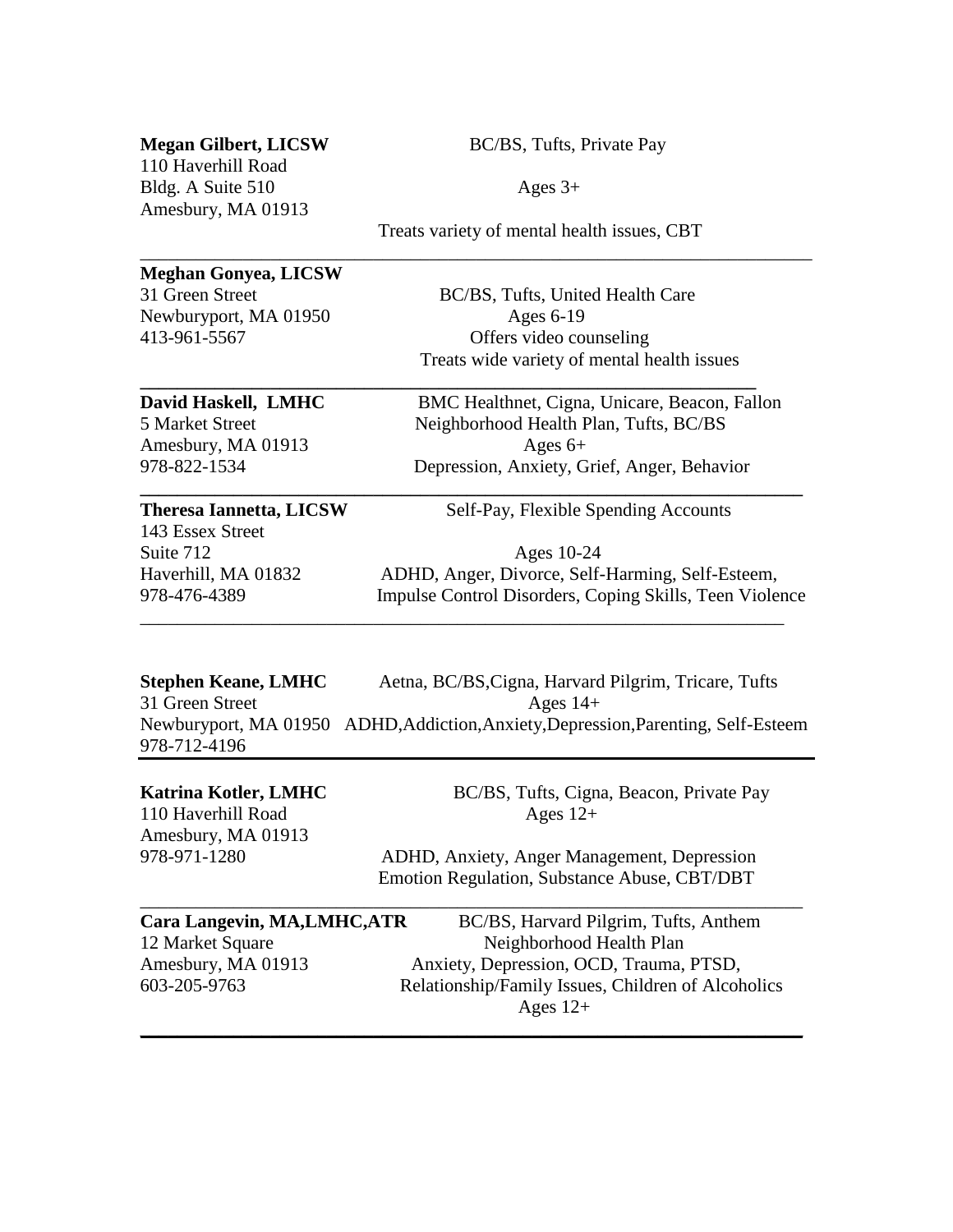| Phyllis Lauria, LICSW<br>110 Haverhill Road<br>Amesbury, MA 01913<br>978-388-0800                                 | Aetna, BC/BS, Harvard Pilgrim, NHP, Network Health,<br>Tufts, United Health Care<br>Ages 11-19<br>Anxiety, Behavior, Bipolar, Family Conflict, Self Harming,<br>Trauma, Cognitive Behavior Therapy (CBT) |
|-------------------------------------------------------------------------------------------------------------------|----------------------------------------------------------------------------------------------------------------------------------------------------------------------------------------------------------|
| <b>Diane Lambert, LICSW</b><br>178 Harold L. Dow Hwy. #9<br>Elliot, ME 03909<br>207-358-6257                      | BC/BS, Harvard Pilgrim, United Behavioral Health<br>Ages 5-18<br>Anxiety, Depression, Teen Issues                                                                                                        |
| <b>Matthew Lipson, LICSW</b><br>110 Haverhill Road #502<br>Amesbury, MA 01913<br>978-792-5129                     | Anxiety, Depression, Anger Management,<br><b>Eating Disorders</b><br>Children/Adolescents<br><b>Accepts Most Major Insurances</b>                                                                        |
| Mary Logan, MPA, MA, LMHC<br>100 Main Street Suite 107<br>Amesbury, MA 01913<br>978-241-7881                      | Call for insurance information<br>Depression, Anxiety, Grief, Stress Management,<br>Anger Management, Addiction                                                                                          |
| <b>Alison MacEachern, LMHC</b><br>14 Cedar Street<br>Amesbury, MA 01913<br>617-233-2432                           | BC/BS, Harvard Pilgrim, Tufts,<br><b>United Behavioral Health</b><br>Art Therapy: Children, Adolescents, Families                                                                                        |
| <b>Francie Mandel, LICSW</b><br>333 Longwood Avenue<br>Boston, MA 02115<br>617-335-7948                           | Disorders of sexual development<br>Gender Management Service (GEMS Program)                                                                                                                              |
| <b>Creative Bridges</b><br><b>Stephanie Musial, LMHC</b><br>14 Cedar Street<br>Amesbury, MA 01913<br>978-290-0042 | BC/BS, Cigna, HPH, NHP, Tricare, Tufts<br>Art Therapy: Children, Adolescents, Families                                                                                                                   |
| <b>Jennifer Melson, LMHC</b><br>14 Cedar Street<br>Amesbury, MA 01913<br>508-612-9709                             | BC/BS, HPH, United Behavioral, Optum,<br>MBHP (Includes some Mass Health Plans)<br><b>Children and Adolescents</b><br>*limited hours                                                                     |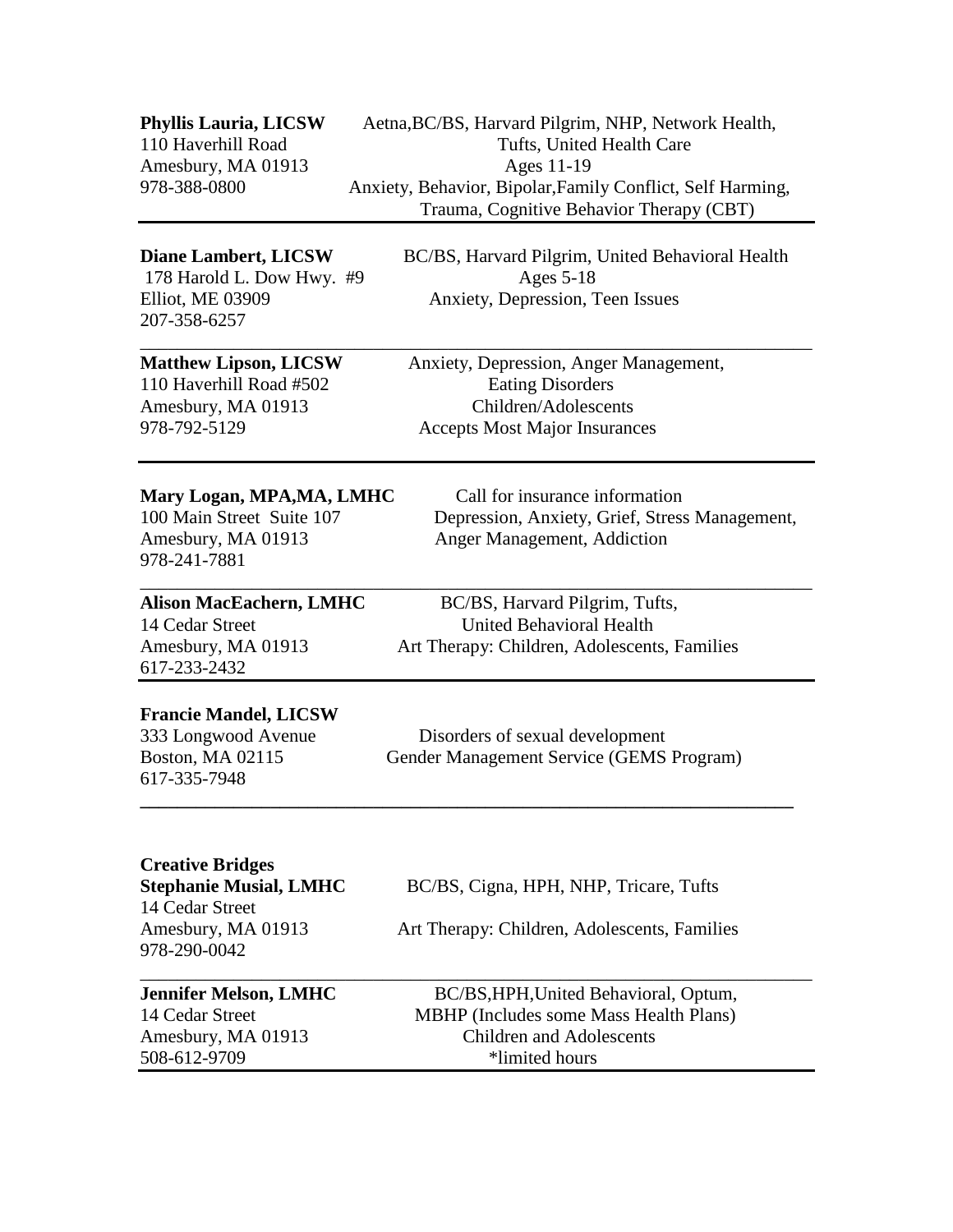| <b>Mary Ellen Mc Curly, MSW</b>      | Aetna, BC/BS, Cigna, HPH,                             |
|--------------------------------------|-------------------------------------------------------|
| 8 Olive Street                       | MBHP (Includes some Mass Health Plans)                |
| Newburyport, MA 01950                | Ages $5+$                                             |
| 617-548-1943                         | Adoption, Anxiety, ADHD, Autism, Depression, Grief,   |
|                                      | CBT(Cognitive Behavioral Therapy), Medical Conditions |
| <b>Thomas Miller, LICSW</b>          | <b>BC/BS</b>                                          |
| Newburyport, MA                      | Ages $5+$                                             |
| 413-344-3226                         |                                                       |
|                                      | OCD, Anxiety, Depression, Addiction, Behavioral       |
|                                      | Issues, Executive functioning, Learning Issues        |
| <b>Emily "Molly" Mitchell, LICSW</b> | BC/BS, Tufts                                          |
| 100 Main Street Suite 12             | Ages $6+$                                             |
| Amesbury, MA 01913                   | Anxiety, Depression, Behavioral Issues, Grief,        |
| 978-705-4772                         | Coping Skills, Self Esteem, Trauma, PTSD, Stress,     |
|                                      | <b>Impulse Control Disorders, Mood Disorders</b>      |
| <b>Tara Monzo, LICSW</b>             | Aetna, Anthem, BC/BS, Cigna, HPH, Tricare, Tufts      |
| 9 Hampton Road                       | Optum, United Behavioral Health                       |
| Exeter, NH 03833                     | Ages $6+$                                             |
| 603-518-4241                         | ADHD, Academic Underachievement, Aspergers, Autism    |
|                                      | Behavioral Issues, Coping Skills, Self Harming        |
| *Certified in American Sign Language |                                                       |
|                                      |                                                       |
| <b>Jennifer Moore, LICSW</b>         | MBHP (Includes some Mass Health Plans), Tufts,        |
| 5 Market Square #102                 |                                                       |
| <b>Group Practice</b>                | NHP, Tufts, BC/BS, Beacon, Fallon, BMC                |
| Amesbury, MA 01950                   | Ages $9+$                                             |
| 978-664-2566                         | Anxiety, Depression, Trauma                           |
| And                                  | Private Practice accepts BC/BS and self pay           |
| <b>Private Practice</b>              |                                                       |
| 291 Main Street                      | Groveland, MA 978-712-8023                            |

76 Winter Street All ages Haverhill, MA 01830 978-373-1181

**NFI Massachusetts Accepts most insurances** 

Haverhill Clinic Wide variety of behavioral programs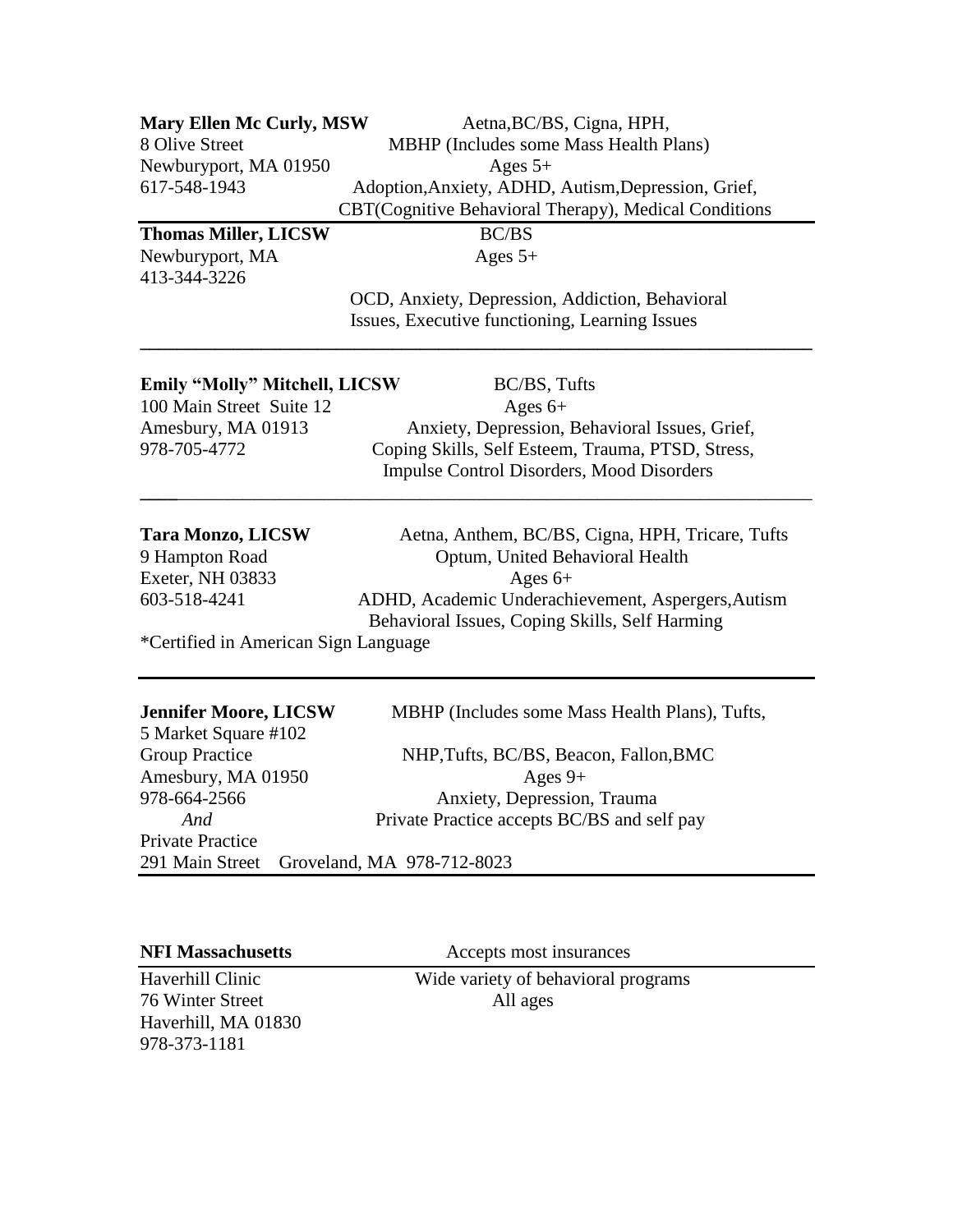**Michelle Nickerson, LICSW Finding Solace Counselor** 12 Market Square #2 Amesbury, MA 01913

Nova Initia Counseling 57 Wingate Street  $18 + \text{years}$ 351-777-8591

**Michael Panza, LMHC** BC/BS, Cigna, HPH, tufts, United Health Care

Haverhill, MA 01832 Treats a wide variety of issues

|                      | Daniel "Skip" Parks, LMHC Aetna, BMC Healthnet, BC/BS, Fallon, HPH, NHP, |
|----------------------|--------------------------------------------------------------------------|
| 100 Main Street #103 | MBHP(Includes some Mass Health Plans), Unicare, Optum                    |
| Amesbury, MA 01913   | Ages $6+$                                                                |
| 978-388-5311         | ADHD, Behavioral Issues, Bipolar, Anxiety, Aspergers,                    |
|                      | PTSD, Trauma                                                             |

**\_\_\_\_\_\_\_\_\_\_\_\_\_\_\_\_\_\_\_\_\_\_\_\_\_\_\_\_\_\_\_\_\_\_\_\_\_\_\_\_\_\_\_\_\_\_\_\_\_\_\_\_\_\_\_\_\_\_\_\_\_\_\_\_\_\_\_\_\_\_\_**

| <b>Creative Bridges</b>            |                                        |
|------------------------------------|----------------------------------------|
| <b>Annah Powers, LMHC</b>          | BC/BS, Tufts, United Behavioral Health |
| 14 Cedar Street                    |                                        |
| Amesbury, MA 01913<br>978-376-3679 | Art Therapy: Children and Adolescents  |
|                                    |                                        |

**Debra Rascona, LICSW** BMC Healthnet, Beacon, BC/BS, Cigna, Fallon, HPH, UHC 221 Pleasant Street MBHP(Includes some Mass Health Plans), Tufts, Newburyport, MA 01950 Toddlers and Preschoolers (< 5 yrs old) 978-425-1532 Coping Skills, CBT, Mood Disorders, Parenting, Postpartum

| <b>Caroline Renau, LICSW</b> | BC/BS, HPH                               |
|------------------------------|------------------------------------------|
| 291 Main Street              | Ages $6+$                                |
| Groveland, MA 01834          | ADHD, Anxiety, Autism, Depression, PTSD, |
| 978-992-2105                 | Divorce, Emotional Disturbance           |

| <b>Katherine Ryan, LMHC</b> | BCBS, Tufts Commercial, Beacon, Magellan            |
|-----------------------------|-----------------------------------------------------|
| 239 Boston Road             | Ages $3+$                                           |
| Topsfield, MA 01983         | Family Issues, Divorce, Blended Families, Parenting |
| 978-561-1927                |                                                     |

\_\_\_\_\_\_\_\_\_\_\_\_\_\_\_\_\_\_\_\_\_\_\_\_\_\_\_\_\_\_\_\_\_\_\_\_\_\_\_\_\_\_\_\_\_\_\_\_\_\_\_\_\_\_\_\_\_\_\_\_\_\_\_\_\_\_\_\_\_\_\_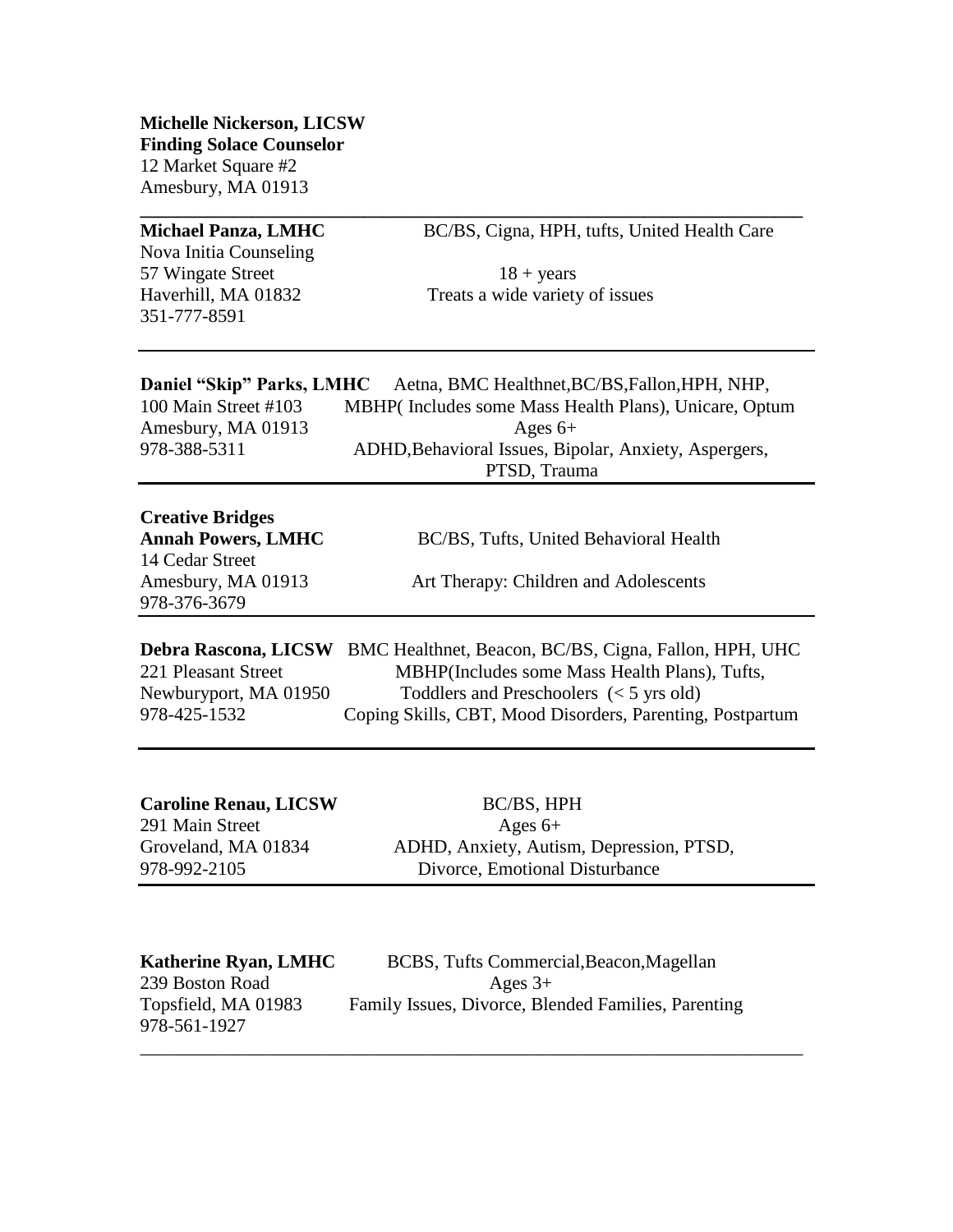**Kathleen Shaw, LICSW**  14 Cedar Street#319BC/BS 978-204-4514

Amesbury, MA 01915 Ages 3+ Children and Families

| <b>Pat Stewart, LMHC</b> | Aetna, BC/BS, Fallon, Harvard, NHP, HPH,                      |
|--------------------------|---------------------------------------------------------------|
| 5 Market Square          | Tufts, MBHP (Includes some MassHealth),                       |
| Amesbury, MA 01913       | United Behavioral Health/Optum                                |
| 978-388-3343             | Ages $2-18$                                                   |
|                          | Behavioral Disturbances, Parent Coaching, Toddler/Teen Issues |

| <b>Carol Sutcliffe, LMHC</b> | Aetna, BMC Healthnet, BC/BS, Cigna, Fallon, HPH,            |
|------------------------------|-------------------------------------------------------------|
| 599 Canal Street             | NH Healthy Families, NHP, MBHP (Includes some Mass Health), |
| Lawrence, MA 01840           | Ages $5+$                                                   |
| 978-794-9968                 | Anxiety, Bipolar, Coping Skills, Depression, Obesity,       |
|                              | Trauma, CBT (Cognitive Behavioral Therapy)                  |

86 Summer Street (Wednesdays) Haverhill, MA 01830 978-521-2439

**\_\_\_\_\_\_\_\_\_\_\_\_\_\_\_\_\_\_\_\_\_\_\_\_\_\_\_\_\_\_\_\_\_\_\_\_\_\_\_\_\_\_\_\_\_\_\_\_\_\_\_\_\_\_\_\_\_\_\_\_\_\_\_\_\_\_\_\_\_**

**\_\_\_\_\_\_\_\_\_\_\_\_\_\_\_\_\_\_\_\_\_\_\_\_\_\_\_\_\_\_\_\_\_\_\_\_\_\_\_\_\_\_\_\_\_\_\_\_\_\_\_\_\_\_\_\_\_\_\_\_\_\_\_\_\_\_\_\_\_\_\_**

**Karen Straub, LICSW** Anthem, Beacon, BCBS, Cigna, Harvard Pilgrim,Tufts 5 Market Square #204 United Behavioral Health Amesbury, MA 01913  $\qquad \qquad \text{Ages } 6+$ 603-290-5907 Mood Disorders, Grief, Lesbian, Anxiety, Depression, Divorce, Domestic Violence, Sexual Abuse **\_\_\_\_\_\_\_\_\_\_\_\_\_\_\_\_\_\_\_\_\_\_\_\_\_\_\_\_\_\_\_\_\_\_\_\_\_\_\_\_\_\_\_\_\_\_\_\_\_\_\_\_\_\_\_\_\_\_\_\_\_\_\_\_\_\_\_\_\_**

## **Patricia Sweeney, LMHC Counseling Services of Greater Boston School Issues, ADHD, Learning** 64Central Street Second Floor Disabilities Georgetown, MA 01833

781-328-1904 x 100 Blue Cross/Blue Shield, tufts, Optum

 **\***Weekday and Weekend hours

# 978-716-2989

**Sean Teal, LMHC** Anthem, BC/BS, Cigna, HPH, Tricare, United, Wellsense, Old Rochester Rd. #302 MBHP(Includes some Mass Health Plans) Dover, NH 03820 Ages 13+

Anxiety,ADHD, Depression, Substance Abuse